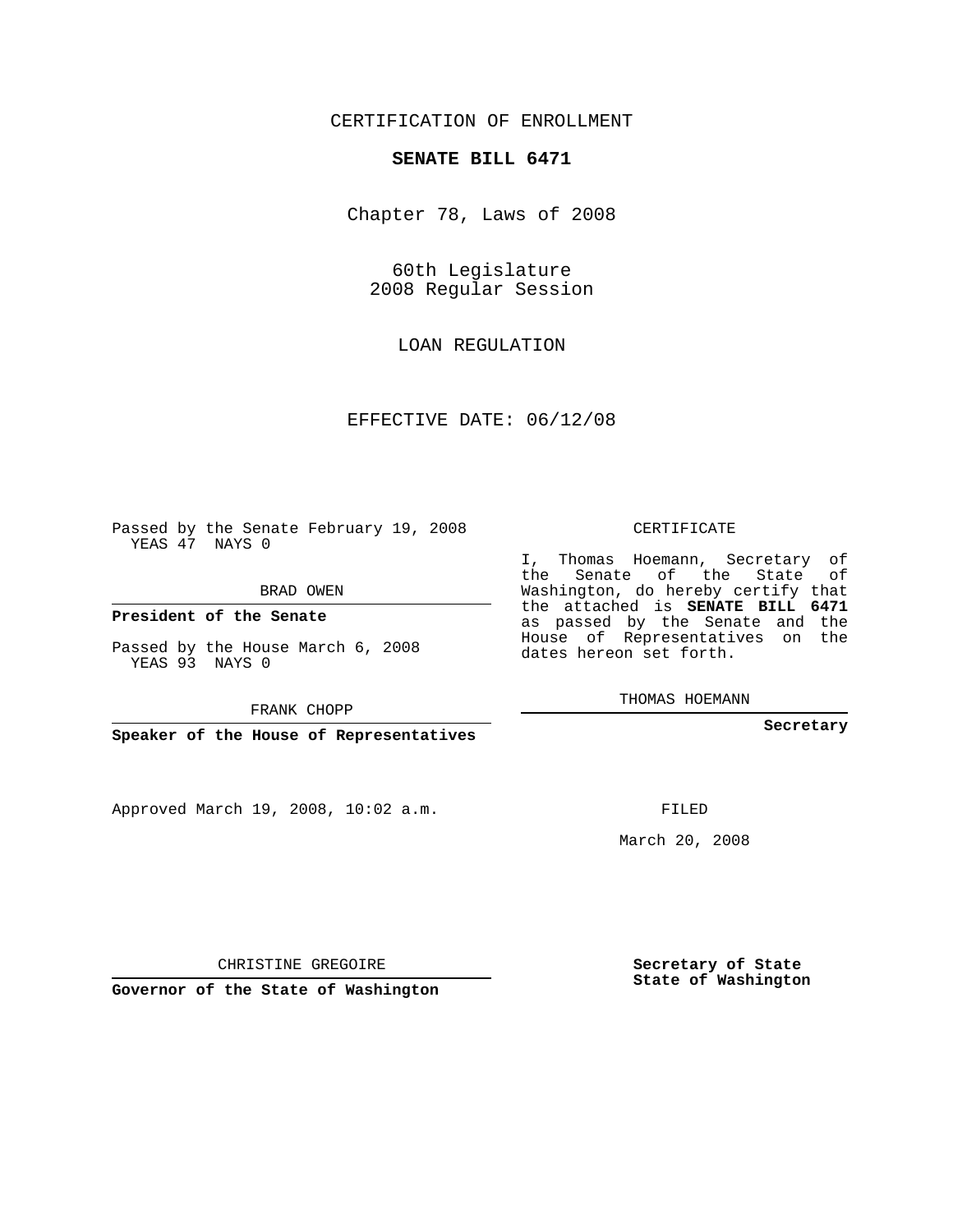## **SENATE BILL 6471** \_\_\_\_\_\_\_\_\_\_\_\_\_\_\_\_\_\_\_\_\_\_\_\_\_\_\_\_\_\_\_\_\_\_\_\_\_\_\_\_\_\_\_\_\_

\_\_\_\_\_\_\_\_\_\_\_\_\_\_\_\_\_\_\_\_\_\_\_\_\_\_\_\_\_\_\_\_\_\_\_\_\_\_\_\_\_\_\_\_\_

Passed Legislature - 2008 Regular Session

**State of Washington 60th Legislature 2008 Regular Session By** Senators Weinstein, Kauffman, Tom, Fairley, McAuliffe, Kohl-Welles, Keiser, and Kline

Read first time 01/17/08. Referred to Committee on Consumer Protection & Housing.

 1 AN ACT Relating to protecting consumers by regulating loans under 2 the consumer loan act and mortgage broker practices act; amending RCW 3 31.04.025, 31.04.035, and 19.146.010; and repealing RCW 31.04.005.

4 BE IT ENACTED BY THE LEGISLATURE OF THE STATE OF WASHINGTON:

 5 **Sec. 1.** RCW 31.04.025 and 2001 c 81 s 2 are each amended to read 6 as follows:

 Each loan made to a resident of this state by a licensee is subject to the authority and restrictions of this chapter, unless such loan is 9 made under the authority of ((another license issued pursuant to a law 10 of this state or under other authority of a law of this state)) chapter 11 63.14 RCW. This chapter shall not apply to any person doing business under and as permitted by any law of this state or of the United States relating to banks, savings banks, trust companies, savings and loan or building and loan associations, or credit unions, nor to any pawnbroking business lawfully transacted under and as permitted by any law of this state regulating pawnbrokers, nor to any loan of credit made pursuant to a credit card plan.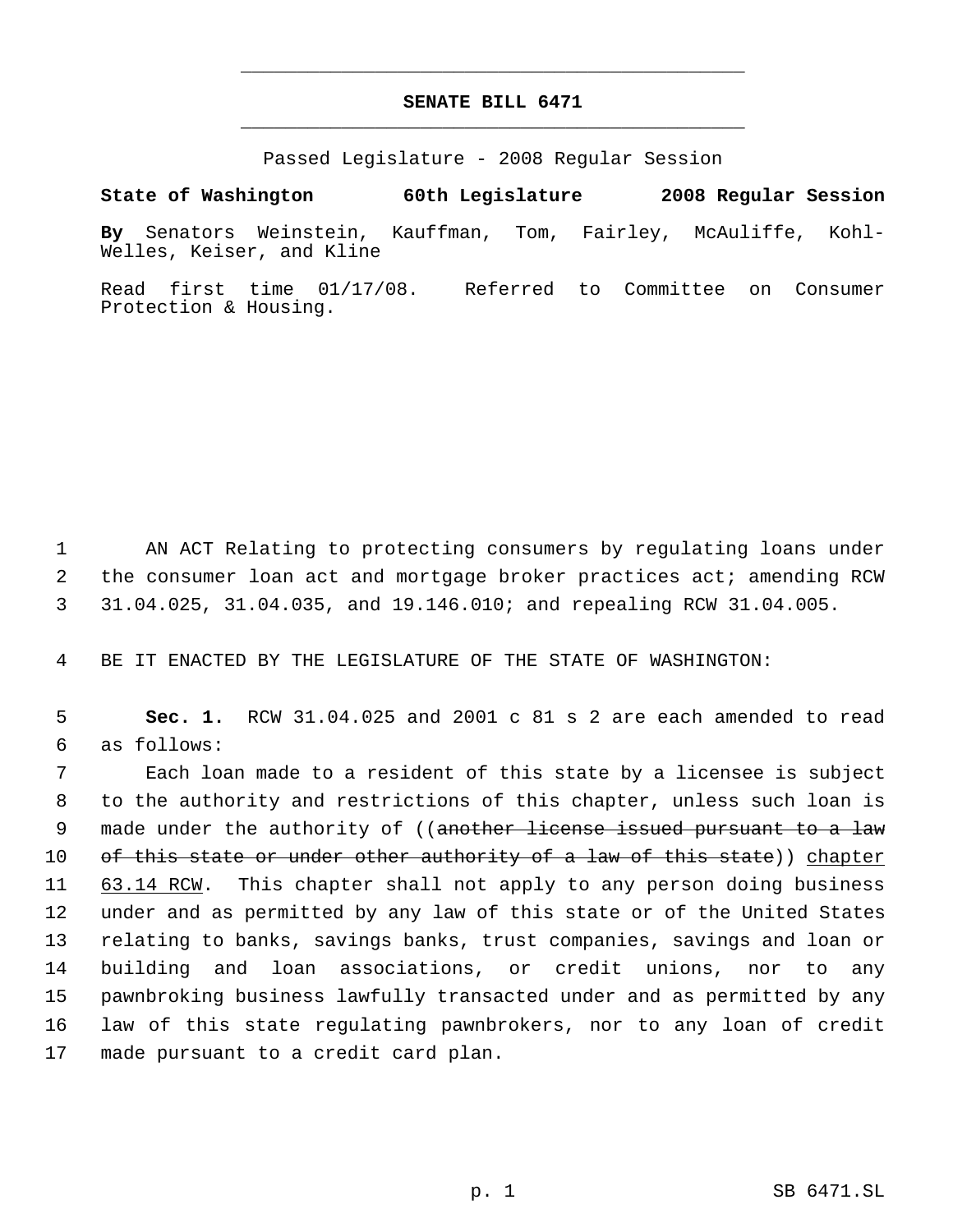**Sec. 2.** RCW 31.04.035 and 1991 c 208 s 3 are each amended to read as follows:

 No person may engage in the business of making secured or unsecured 4 loans of money, credit, or things in action ((at interest rates 5 authorized by this chapter)) without first obtaining and maintaining a license in accordance with this chapter.

 **Sec. 3.** RCW 19.146.010 and 2006 c 19 s 2 are each amended to read as follows:

 Unless the context clearly requires otherwise, the definitions in this section apply throughout this chapter.

 (1) "Affiliate" means any person who directly or indirectly through one or more intermediaries, controls, or is controlled by, or is under common control with another person.

 (2) "Application" means the same as in Regulation X, Real Estate Settlement Procedures, 24 C.F.R. Sec. 3500.

 (3) "Borrower" means any person who consults with or retains a mortgage broker or loan originator in an effort to obtain or seek advice or information on obtaining or applying to obtain a residential mortgage loan for himself, herself, or persons including himself or herself, regardless of whether the person actually obtains such a loan.

 (4) "Computer loan information systems" or "CLI system" means a real estate mortgage financing information system that facilitates the provision of information to consumers by a mortgage broker, loan originator, lender, real estate agent, or other person regarding interest rates and other loan terms available from different lenders.

(5) "Department" means the department of financial institutions.

 (6) "Designated broker" means a natural person designated as the person responsible for activities of the licensed mortgage broker in conducting the business of a mortgage broker under this chapter and who meets the experience and examination requirements set forth in RCW 19.146.210(1)(e).

(7) "Director" means the director of financial institutions.

 (8) "Employee" means an individual who has an employment relationship with a mortgage broker, and the individual is treated as an employee by the mortgage broker for purposes of compliance with federal income tax laws.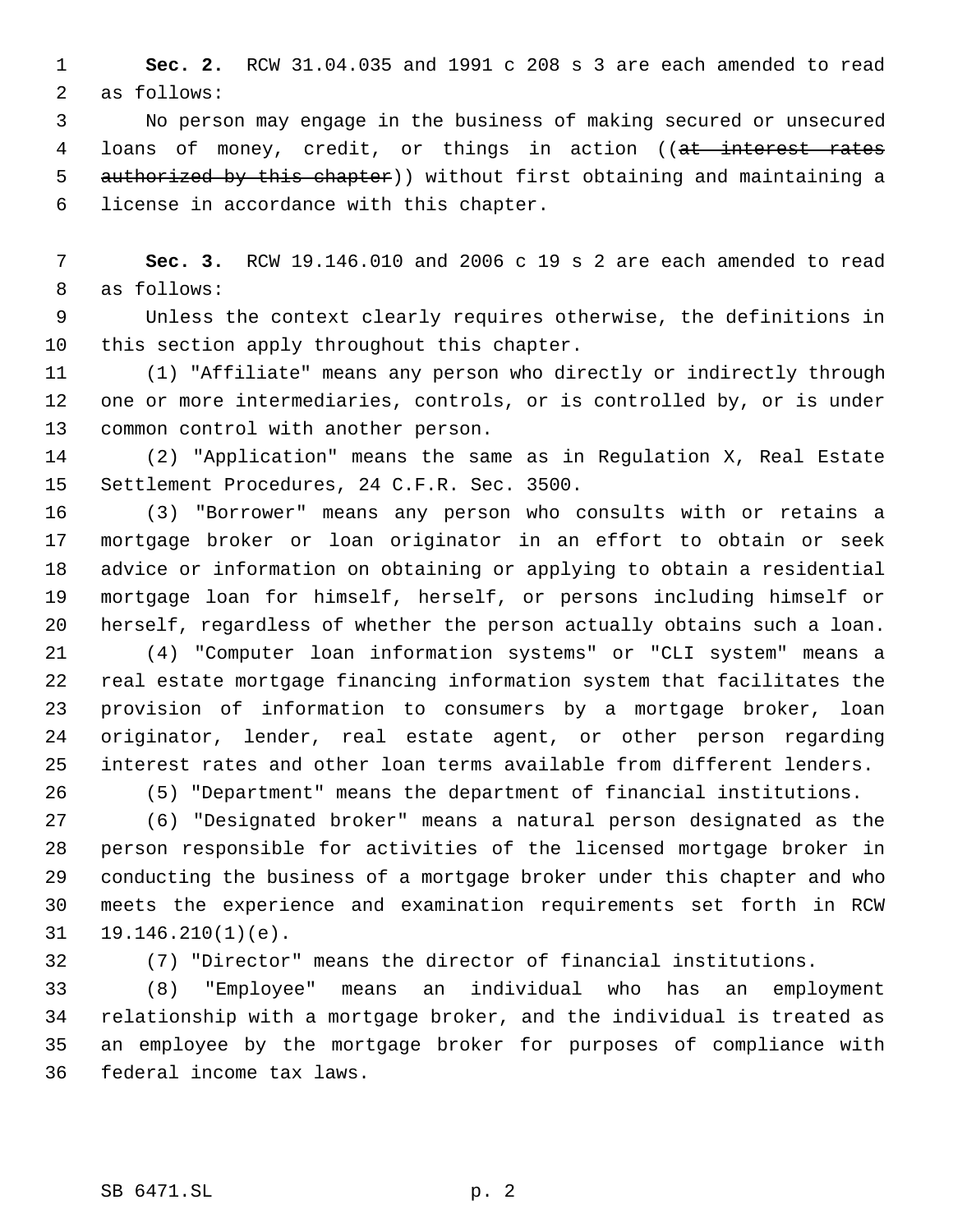(9) "Independent contractor" or "person who independently contracts" means any person that expressly or impliedly contracts to perform mortgage brokering services for another and that with respect to its manner or means of performing the services is not subject to the other's right of control, and that is not treated as an employee by the other for purposes of compliance with federal income tax laws.

 (10) "Loan originator" means a natural person who (a) takes a residential mortgage loan application for a mortgage broker, or (b) offers or negotiates terms of a mortgage loan, for direct or indirect compensation or gain, or in the expectation of direct or indirect compensation or gain. "Loan originator" also includes a person who holds themselves out to the public as able to perform any of these activities. "Loan originator" does not mean persons performing purely administrative or clerical tasks for a mortgage broker. For the purposes of this subsection, "administrative or clerical tasks" means the receipt, collection, and distribution of information common for the processing of a loan in the mortgage industry and communication with a borrower to obtain information necessary for the processing of a loan. A person who holds himself or herself out to the public as able to obtain a loan is not performing administrative or clerical tasks.

 (11) "Lock-in agreement" means an agreement with a borrower made by a mortgage broker or loan originator, in which the mortgage broker or loan originator agrees that, for a period of time, a specific interest rate or other financing terms will be the rate or terms at which it will make a loan available to that borrower.

 (12) "Mortgage broker" means any person who for compensation or 27 gain, or in the expectation of compensation or gain (a) ((makes a residential mortgage loan or)) assists a person in obtaining or applying to obtain a residential mortgage loan or (b) holds himself or herself out as being able to ((make a residential mortgage loan or)) assist a person in obtaining or applying to obtain a residential mortgage loan.

 (13) "Person" means a natural person, corporation, company, limited liability corporation, partnership, or association.

 (14) "Principal" means any person who controls, directly or indirectly through one or more intermediaries, or alone or in concert with others, a ten percent or greater interest in a partnership,